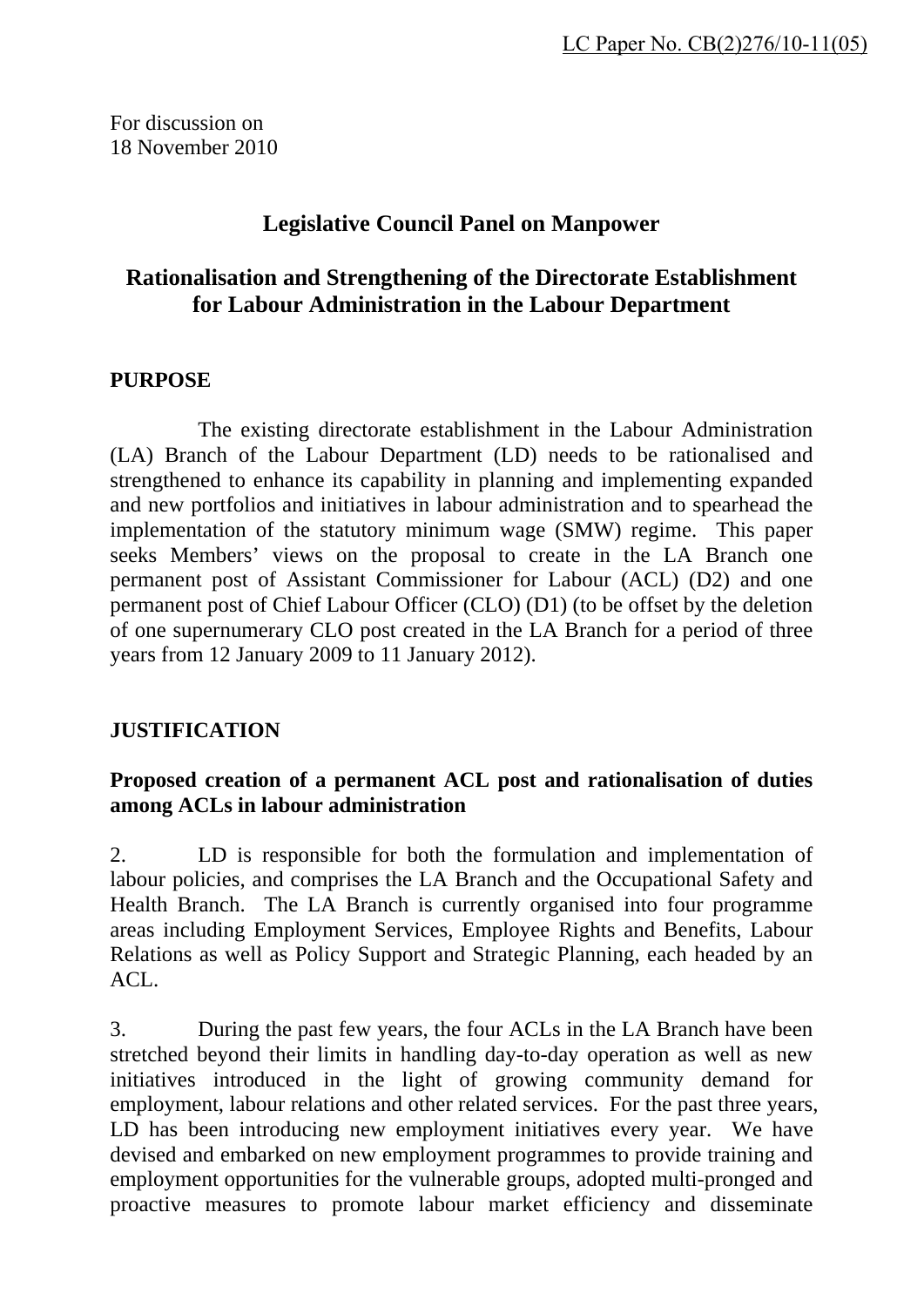employment and vacancy information, and also set up resource centres for youths and dedicated centres for employers and job-seekers in the catering and retail industries to meet their recruitment and employment needs in a userfriendly, effective and efficient manner. To help widen the horizon of our young people and provide an opportunity for them to gain first-hand international exposure, and to enable youths from signatory countries to experience the vibrancy and culture of Hong Kong as a cosmopolitan metropolis, we expanded the Working Holiday Schemes in 2009 and 2010 to four new countries, namely, Germany, Japan, Canada, and the latest, South Korea, on 12 November 2010.

4. In the coming months, LD will continue to roll out new employment initiatives. We will launch a special employment project to help those vulnerable youths with special employment difficulties, and implement the pilot Employment Navigator Programme to provide job-seekers with intensive employment counselling and financial incentives so as to address the problem of manpower mismatch. We will set up a pioneer one-stop employment and training centre in Tin Shui Wai in 2011 to provide employment and training support to needy job-seekers (including unemployed Comprehensive Social Security Assistance recipients) in a holistic manner with streamlined, integrated and enhanced employment and training/retraining services of LD, the Social Welfare Department and the Employees Retraining Board. To facilitate the successful operation of these new programmes, there must be close and dedicated involvement at the ACL level to steer and monitor the brand new model of employment service delivery with constant review and coordination with relevant bureaux/departments upon implementation.

5. LD's labour administration portfolios are also expanding in volume and complexity on other fronts. In 2010 alone, the Legislative Council (LegCo) has so far passed three Bills<sup>1</sup> for which the ACLs have to formulate and execute strategies for the implementation of the new provisions. In particular, the two milestone Ordinances, namely the Minimum Wage Ordinance (MWO) and the Employment (Amendment) Ordinance (E(A)O) 2010, will envisage a seachange in the enforcement of employee rights and benefits, resolution of labour disputes and claims, and promotion of harmonious labour relations. The unprecedented implications of implementing the MWO will be explained in the paragraphs below. As for the E(A)O 2010 which is a legal breakthrough in creating a new criminal offence<sup>2</sup>, we must strengthen our proactive preventive

<sup>1</sup> 1 viz. the Minimum Wage Bill, the Employment (Amendment) Bill 2009 and the Occupational Deafness (Compensation) (Amendment) Bill 2009.

<sup>2</sup> The E(A)O 2010 introduces a new criminal offence against employers who wilfully fail to pay any sum under a Labour Tribunal/Minor Employment Claims Adjudication Board award comprising wages and entitlements under the Employment Ordinance.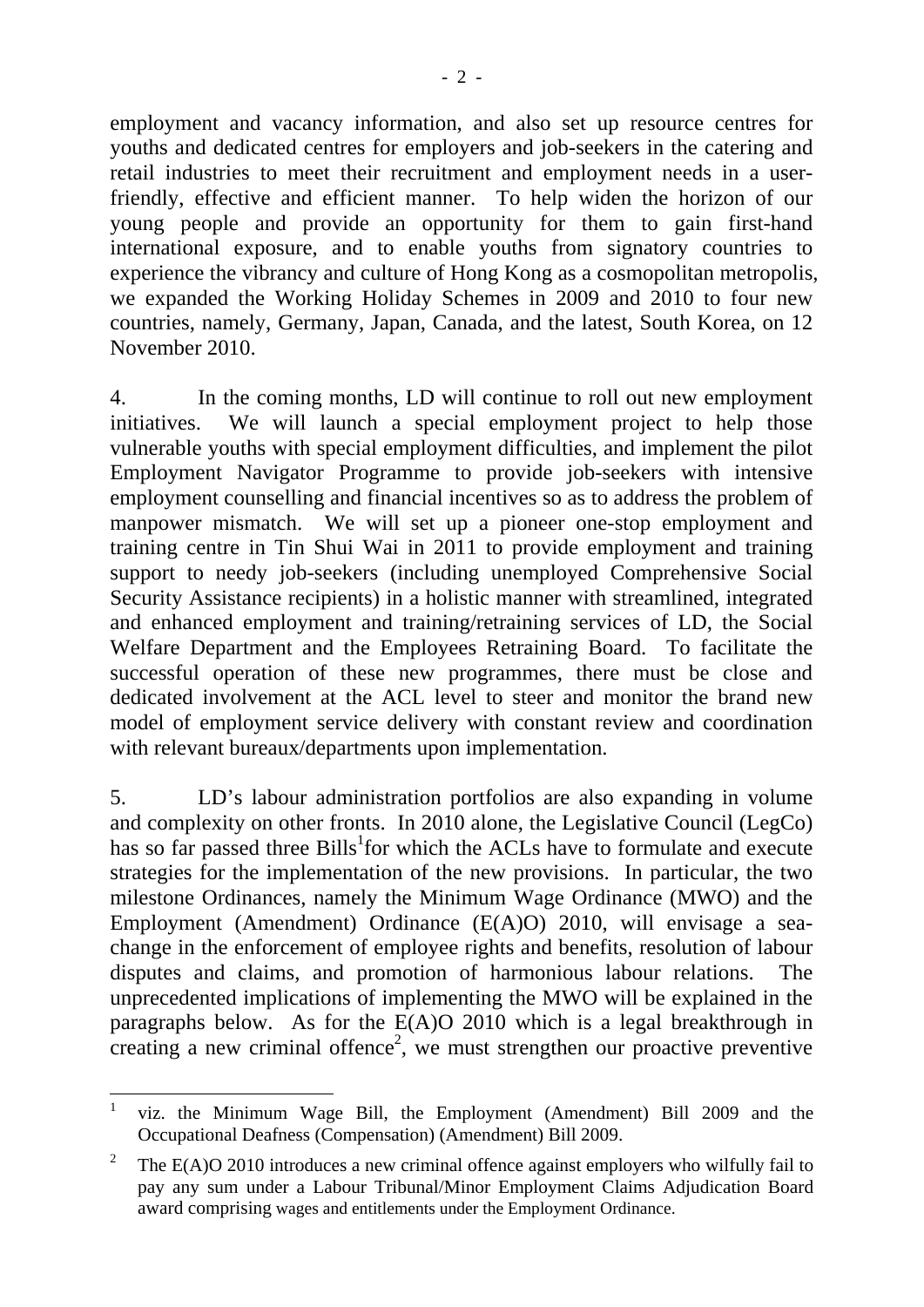work to promote awareness and understanding among employers and employees of the nature and content of the new provisions; provide speedy and efficacious consultation, conciliation and support services for the aggrieved workers; enforce the law rigorously as well as monitoring and evaluating the efficacy of the legislative amendment in combating the problem of wilful non-enforcement of certain Labour Tribunal (LT) awards.

6. In addition to the implementation of the employment initiatives and legislative amendments introduced in the past few years, the ACLs also need to take up upcoming new initiatives and duties. LD will commence an in-depth policy study on standard working hours which would have far-reaching implications for Hong Kong's society, economy, competitiveness and employment. We must consult stakeholders and handle this complex and controversial issue with care to strike a balance between the interests of various sectors. To relieve the burden of transport expenses for home-work commuting for low-income earners and encourage them to stay in employment, LD will launch a territory-wide Work Incentive Transport Subsidy (WITS) Scheme. We are also undertaking preparatory work for the legislative amendment to extend the Protection of Wages on Insolvency (PWI) Fund to cover pay for untaken annual leave and statutory holidays under the Employment Ordinance (EO). There are other items in the pipeline as well. To name a few, we are, in consultation with the Labour Advisory Board, working on a draft bill under the EO to empower the LT to impose orders for compulsory reinstatement or reengagement in cases of unreasonable and unlawful dismissal, an in-depth study of the definition of continuous employment under the EO based on the latest statistical data collected on employees not engaged under a continuous contract, and a detailed study of the existing arrangement for replacement holiday in the event a Lunar New Year holiday falls on a Sunday. LD must strengthen the ACL establishment to enhance its capacity to undertake these initiatives with far-reaching implications.

7. We propose to create one permanent ACL post in the LA Branch to cope with the expanded portfolios of work and upcoming new initiatives by rationalising the division of duties among the ACLs such that coordination and alignment in policy formulation and strategic planning in different policy areas of labour administration can be enhanced. Key duties of the new ACL post would include SMW, the operation of WITS, the Labour Advisory Board and International Labour Organisation and its Conventions. The proposed major responsibility areas of the new ACL post and other ACLs upon the rationalisation of duties are at **Annex I**.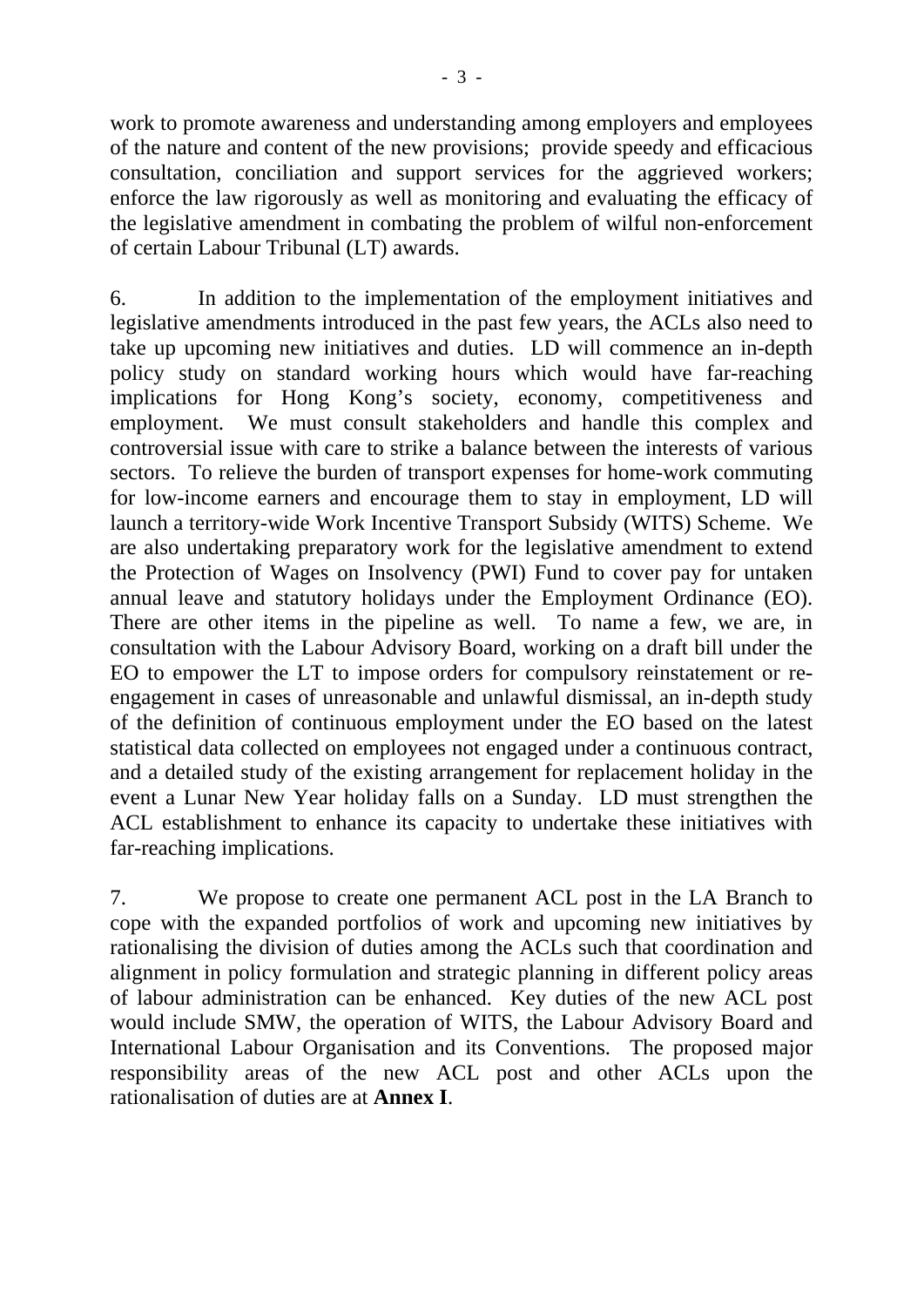## **Proposed creation of a permanent CLO post for SMW implementation**

8. The MWO was passed by LegCo on 17 July 2010 and gazetted on 23 July 2010. Subject to LegCo's approval of the subsidiary legislation, including those on the initial SMW rate and the commencement of the MWO, SMW will come into force on 1 May 2011.

9. The MWO aims to establish an SMW regime which seeks to strike a reasonable balance between, on the one hand, forestalling excessively low wages, and on the other hand, safeguarding job opportunities for the disadvantaged as well as Hong Kong's labour market flexibility, economic growth and competitiveness. SMW is applicable across-the-board to all trades and industries which have different operational characteristics. Despite the intensive and extensive consultations during the deliberations on the MWO, there is still a considerable portion of employees and employers (most notably the less well-resourced small and medium sized enterprises (SMEs)) with inadequate understanding of the MWO. Promoting awareness and avoiding inadvertent non-compliance within a matter of months as well as providing consultation/conciliation services to employers and employees who are at loggerheads, and with little understanding of the legal requirements, would pose a great challenge to LD.

10. In addition, the forthcoming implementation of the SMW regime will also have a fundamental impact on almost all aspects of LD's work, including publicity, consultation and conciliation, workplace inspection and investigation into suspected cases, prosecution, employees' compensation etc. Apart from a thorough comb-through of the operational implications (e.g. refinements of various operational guidelines), internal education and change management is a must. The MWO, despite its complexity, has been processed with great efficiency. This requires a high-level and centralised process to steer through the deliberations. We would now need to disseminate to staff in all LD Divisions an in-depth understanding of MWO provisions so that frontline colleagues involved in the provision of, say, conciliation and promotion services, can effectively handle disputes and address concerns with an SMW angle. Given the multifarious characteristics of various trades and industries, we also anticipate the need for intensive and iterative consultations with stakeholders to ensure the smooth implementation of the MWO. This process needs to be sensitively managed to avoid erosion of the generally harmonious labour relations in Hong Kong.

11. Added to this would be the need to execute the special arrangement for persons with disabilities (PWDs) under which employees with productivity impaired by their disabilities are given the right to opt to have their productivity assessed by an assessor of their own choice in order to help determine whether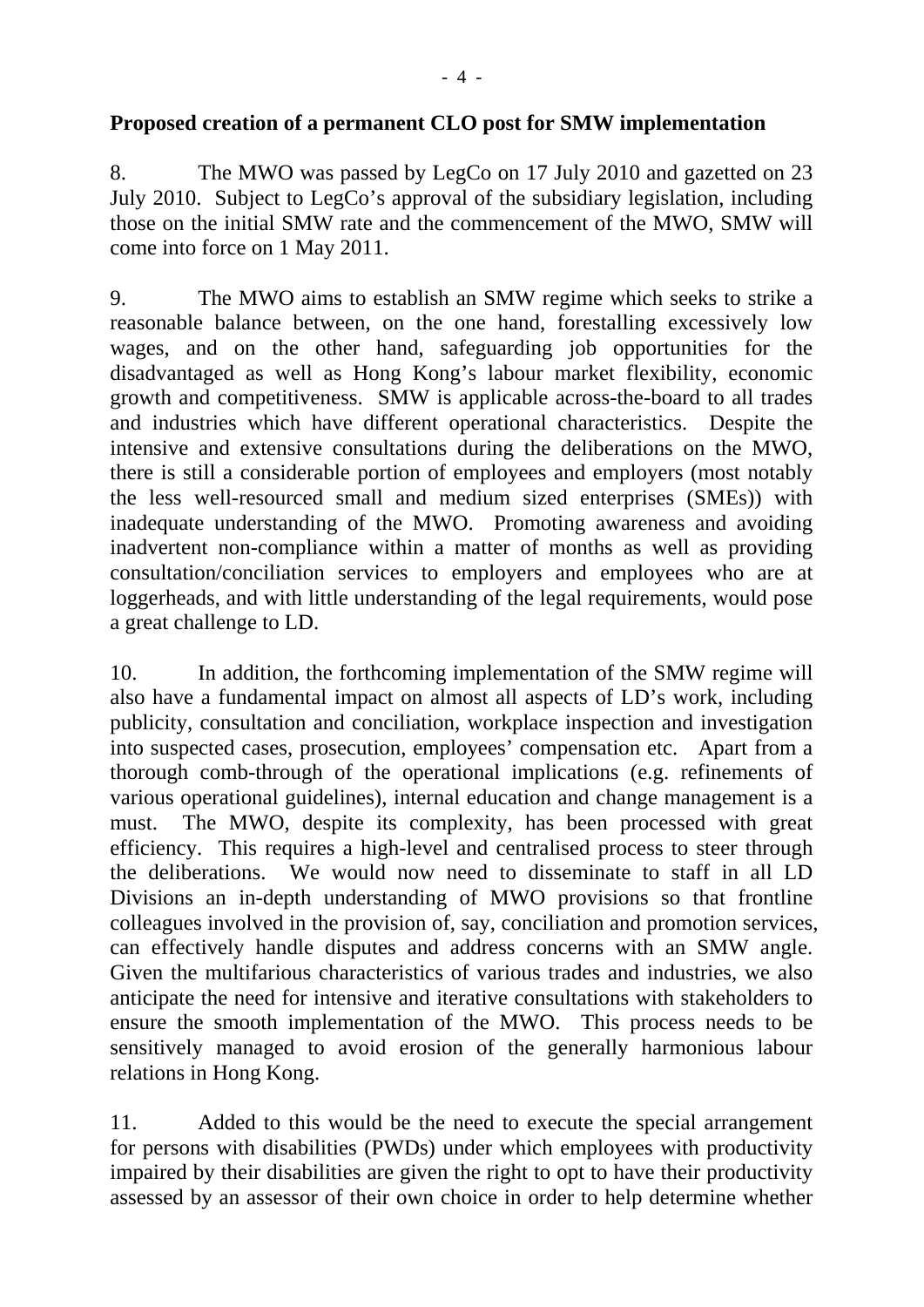they should be remunerated at not lower than the SMW level or at a rate commensurate with their productivity. Eligible assessors with the requisite experience in providing vocational rehabilitation or other employment services for PWDs will be approved and provided with training and guidelines in conducting the productivity assessment at the PWDs' authentic workplace. The team would also need to undertake, as promised during the Bills Committee process of the MWO, a holistic review of this PWD arrangement within two years after the commencement of the SMW.

12. In parallel, strong secretariat support is also needed to underpin the statutory Minimum Wage Commission (MWC). The MWC is required to adopt an evidence-based approach to review and recommend the appropriate level of the SMW rate. In practical terms, such an approach will necessitate a thorough analysis of a massive amount of quantitative data relevant to the basket of indicators and extensive and intensive consultations with the general public as well as employers and employees in various trades, especially the low-paying sectors. Given the significant socio-economic implications of SMW, we need to critically assess the impact of SMW on the economy as a whole as well as on individual low-paying sectors and SMEs after the implementation of SMW, by conducting new and enhanced statistical surveys on a longitudinal basis.

13. Since Hong Kong has no experience in implementing SMW, the exact impact is difficult to gauge precisely before its implementation. The economy and the labour market are constantly evolving and there are many interactive factors involved in the impact assessment. Experience in other places suggests that it will take a couple of years before the impact of SMW, which permeates the economy in a series of chain reactions, will become apparent. It is therefore of utmost importance to gauge, through a myriad of surveys and studies, the impact of SMW on Hong Kong's economy, business costs and labour market in the short and long term through longitudinal studies.

14. The proposed permanent CLO will take charge of and coordinate the implementation of SMW, including the preparation for the commencement of the MWO, publicity and education campaign and handling operational issues actively with trade unions and employers' associations in order to gather intelligence and help map out effective enforcement strategies targeting in particular low-paying sectors prone to MWO breaches. The CLO will also be responsible for leading the team in providing secretariat support to the MWC in reviewing the SMW rate and in particular, in consultation with the Economic Analysis and Business Facilitation Unit and the Census and Statistics Department, map out and coordinate these efforts to monitor and evaluate the impact of SMW both generally and on vulnerable workers as well as enterprises in the low-paying sectors and SMEs specifically. The CLO will also maintain connection with various stakeholders, such as Labour Advisory Board, District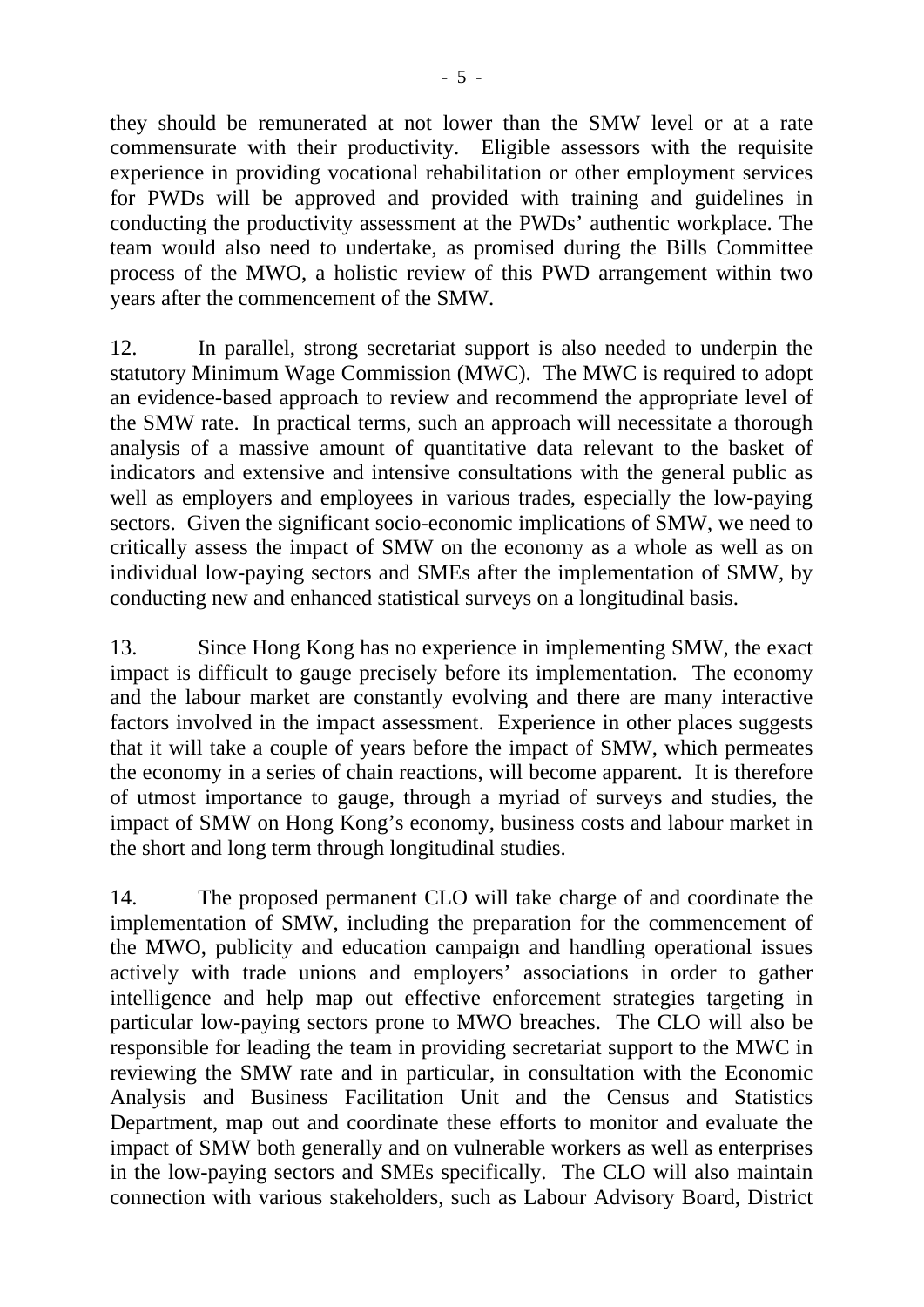Councils, Panels / Committees of the Legislative Council etc. and explain relevant policy in their meetings where necessary.

15. Given the significant and far-reaching effects of SMW on employers and employees as well as the regular thorough reviews of the SMW rate, accomplishing the above tasks would require the dedicated leadership of a sufficiently senior officer in the Labour Officer Grade with sufficient depth and breadth of experience in labour and related issues and the requisite competence to handle politically sensitive and complex issues. We have set up a dedicated team in LD since late 2008 to take forward the SMW legislative exercise and a supernumerary post of CLO has been created for a period of three years from 12 January 2009 to lead the team. With the passage of the MWO, SMW requirements will become a permanent feature of our employment policy. From the policy and enforcement perspectives, we see a need to provide on a permanent basis the directorate resources necessary to ensure the proper implementation of the MWO. Provision of the permanent CLO post will also facilitate training within LD referred to in paragraph 10 above. We therefore propose to convert the supernumerary CLO post into a permanent post for the implementation of SMW.

## **Other Manpower Resources**

16. At present, the supernumerary CLO post is supported by a team of 13 non-directorate staff in LD, comprising two Senior Labour Officers, four Labour Officers, one Assistant Labour Officer I, two Assistant Labour Officers II and four supporting staff (including two non-civil service contract staff). Among the non-directorate staff, one post of Senior Labour Officer is time-limited, and one permanent post of Assistant Labour Officer II and four supporting staff are on loan from other divisions. The Administration would strengthen the staffing of the team to support the permanent CLO post for the implementation of SMW.

17. The job descriptions of the proposed ACL and CLO posts are respectively at **Annexes II** and **III**. The existing and proposed organisation charts of the LA Branch of LD are respectively at **Enclosures 1 and 2 to Annex I**.

# **ALTERNATIVES CONSIDERED**

18. We have critically examined the possibility of redeployment to absorb the duties of the proposed permanent posts. However, all the four existing ACLs in the LA Branch have already been fully over-stretched in their schedule of work and are in dire need of reinforcement. There is only one permanent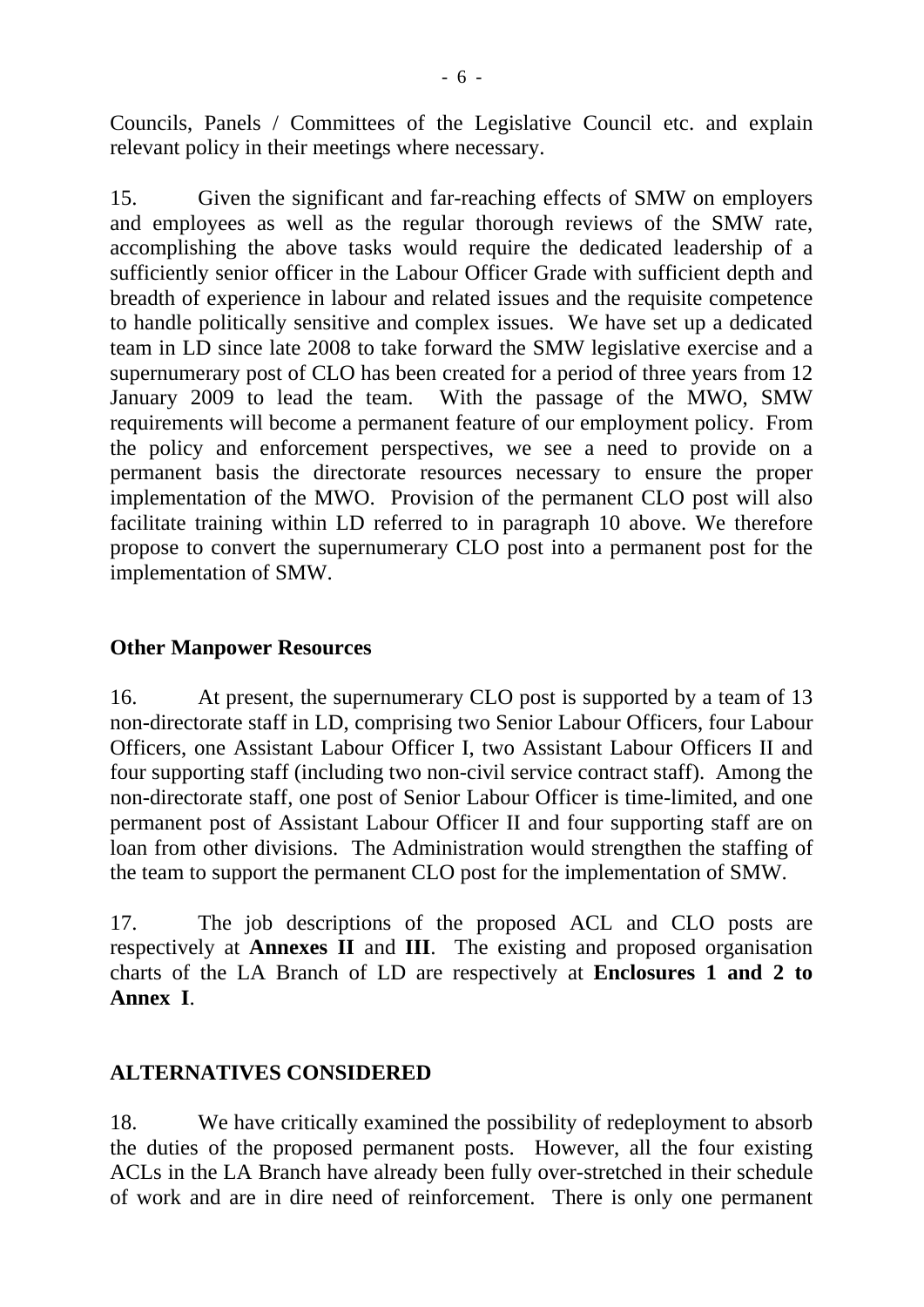CLO post in the Branch, namely CLO(Labour Relations), who needs to be closely and personally involved in the resolution of labour disputes and claims, maintaining industrial peace and performing the statutory functions as Registrar of Trade Unions. It is also operationally not possible for the directorate staff in the Occupational Safety and Health Branch to share the duties, given that they are already fully engaged in their own schedule of work and that the two Branches have distinctly different professional specialisations.

# **FINANCIAL IMPLICATIONS**

19. The proposed creation of the permanent ACL post will bring about an additional notional annual salary cost at mid-point of \$1,503,000. The full annual average staff cost, including salaries and on-cost, is \$1,905,576. As for the proposed permanent CLO post, it will bring about an additional notional annual salary cost at mid-point of \$1,265,400, with the full annual average staff cost, including salaries and on-cost, at \$1,540,152. However, this will be offset by the deletion of the supernumerary CLO post. We will include the necessary provision in the 2011-12 draft Estimates to meet the cost of this proposal.

## **WAY FORWARD**

20. Members are invited to note and offer views on the proposed creation of posts. We plan to submit the proposal to the Establishment Subcommittee on 5 January 2011 for recommendation to the Finance Committee for approval on 28 January 2011.

Labour and Welfare Bureau Labour Department November 2010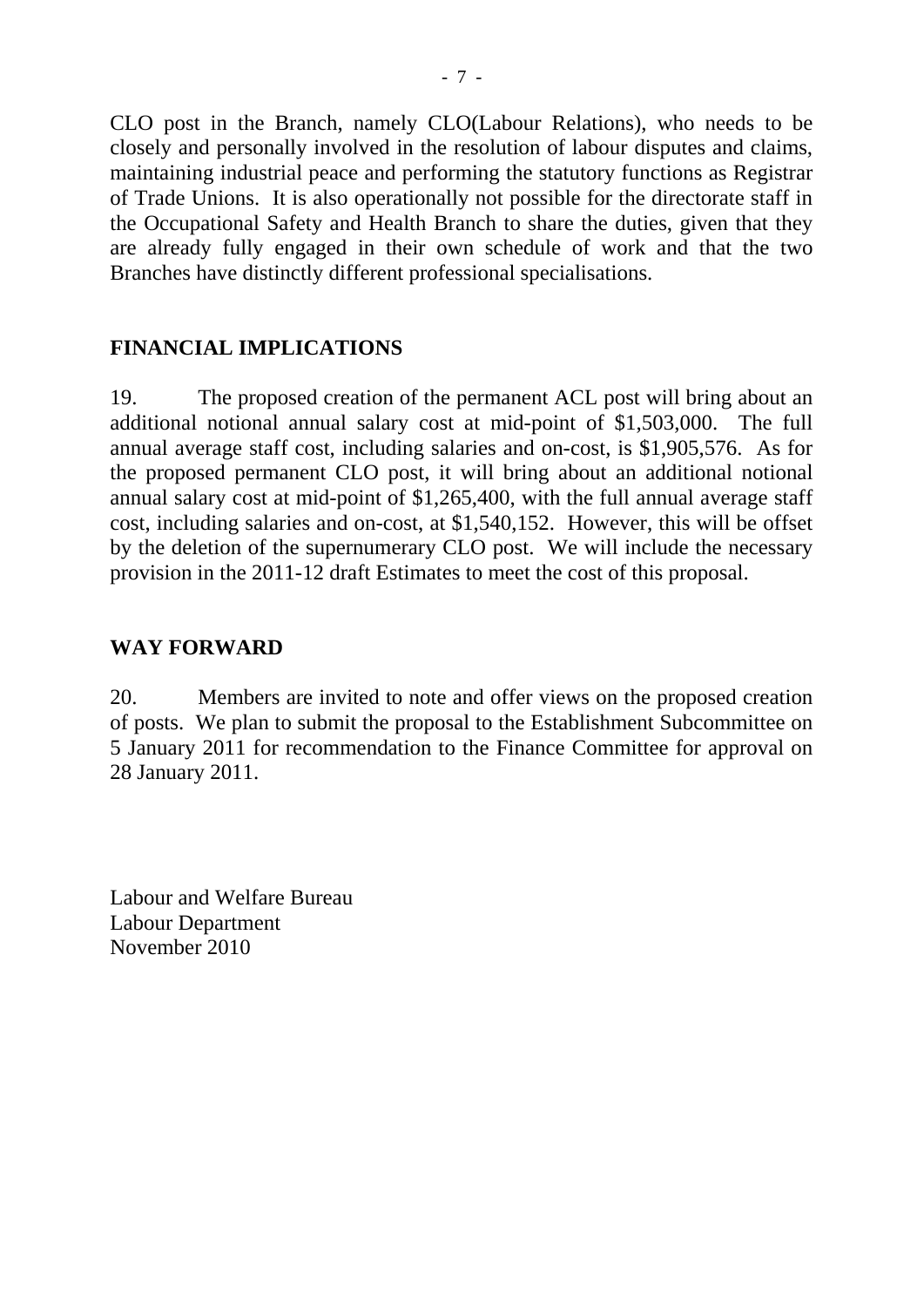# **Proposed major responsibility areas of the Assistant Commissioners for Labour (ACL) upon the rationalisation of duties**

ACL(Employment Services) will formulate, implement and review policies and strategies on employment services generally and for particular groups. These include overseeing the operation of employment services for able-bodied and disabled job-seekers, career advisory service for youths, pre-employment and on-the-job training programme for youths, employment programmes for middle-aged job-seekers, Work Orientation and Placement Scheme for disabled job-seekers, Work Trial Scheme for job-seekers with difficulties in finding employment and Transport Support Scheme (which will continue to operate for two more years after the implementation of the WITS Scheme); oversee enforcement on the regulation of employment agencies; launch the pioneer one-stop employment and training centre, the pilot Employment Navigator Programme and the special employment project for vulnerable youths; take up the overall responsibilities of the management of the inter-departmental electronic portal on employment- and vocational training related matters; and design and implement other employment initiatives to assist vulnerable job-seekers upon implementation of SMW and change in the economy.

2. ACL(Employee Rights and Benefits) will formulate, implement and review policies and strategies on five employees' compensation-related ordinances; monitor and ensure effective and efficient processing of employees' compensation cases; and oversee the work of four related statutory boards; formulate and review inspection policies and strategies and supervise labour inspection work for labour and immigration laws; formulate and review complaint investigation and offence detection policies and strategies for suspected breaches against labour laws; formulate and review prosecution policies and strategies and supervise prosecution work in labour legislation; oversee the working group of the study on recognition of sick leave certificates issued by registered chiropractors as valid sick leave certificates under labour legislation; formulate policies on, review and administer the PWI Ordinance; oversee the provision of secretariat support to the PWI Fund Board for administration of the PWI Fund, processing and approval of applications for ex gratia payments under the PWI Fund; and prepare for the legislative amendment to expand the scope of the PWI Fund to cover pay for untaken statutory annual leave and holidays.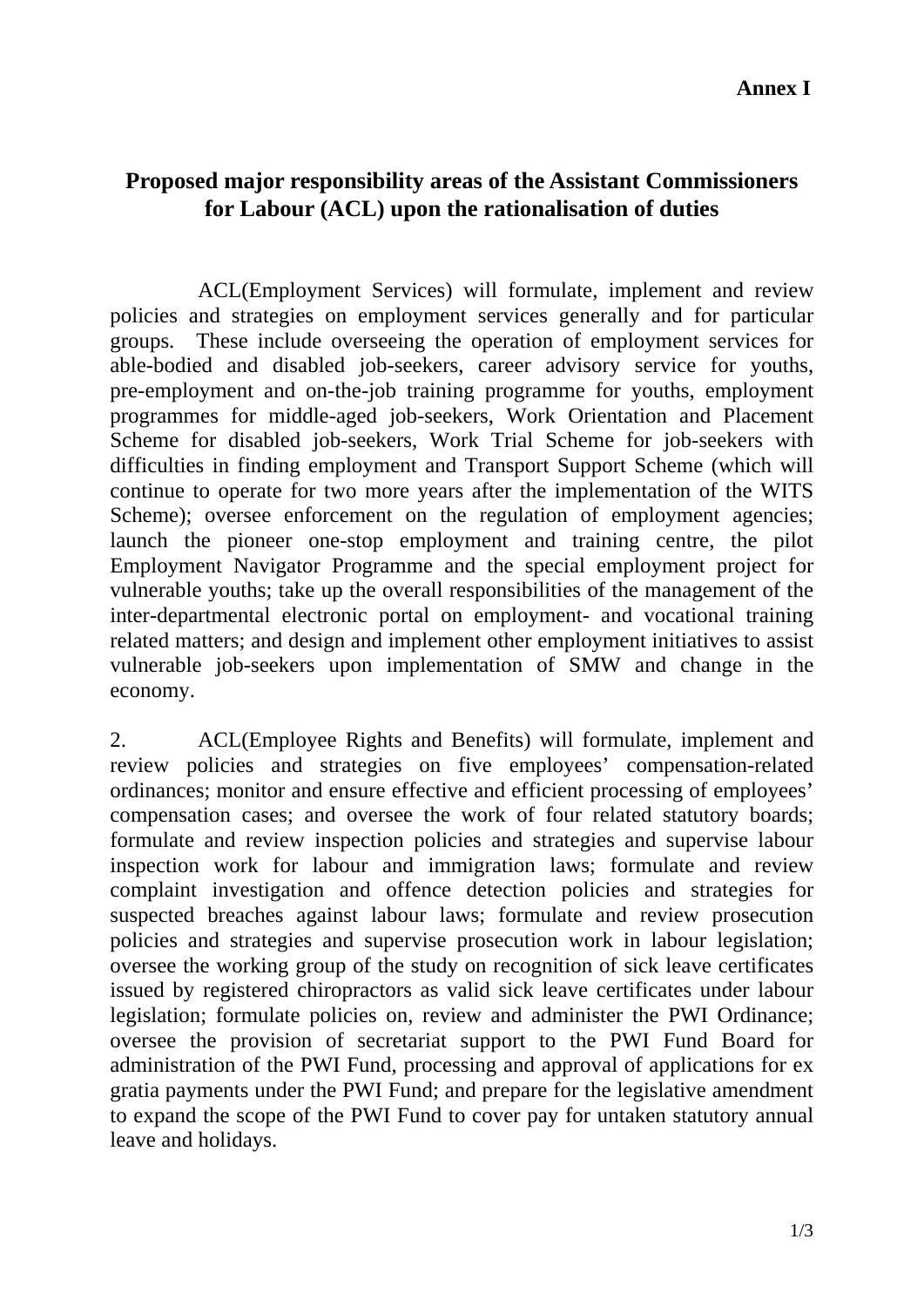3. ACL(Labour Relations) will formulate, implement and review policies and strategies on the EO, Trade Unions Ordinance and Labour Relations Ordinance; monitor and ensure the harmonious labour relations scene; oversee the consultation and conciliation services to resolve employment disputes, referral of unsettled disputes and claims to LT and the Minor Employment Claims Adjudication Board (MECAB), and adjudication of minor employment claims by MECAB; oversee the registration of trade unions; promote effective communication and voluntary negotiation between employers and employees, enhance public awareness of the EO and encourage adoption of good people management and family-friendly employment practices; work on a draft bill to amend the EO provisions relating to compulsory reinstatement or re-engagement orders in unreasonable and unlawful dismissals; conduct the studies of the definition of continuous employment under the EO and the existing arrangement for replacement holiday upon a Lunar New Year holiday falling on Sunday; and oversee the measures against false self-employment.

4. ACL(Policy Support and Strategic Planning) will formulate, implement and review policies and strategies on the importation of foreign domestic helpers (including the Minimum Allowable Wage and food allowance); oversee the importation of lower-skilled workers under the Supplementary Labour Scheme; provide inputs and support to the Quality Migrants Admission Scheme; coordinate LD's inputs to LegCo and undertake related liaisons (in particular the Panel on Manpower) and District Councils; oversee the information technology management of LD; formulate and coordinate LD's inputs on international conventions (e.g. the Convention on the Elimination of All Forms of Discrimination Against Women, International Covenant on Economic, Social and Cultural Rights, International Covenant on Civil and Political Rights etc.); formulate and coordinate LD's policy inputs in respect of various policy matters (e.g. employment-related trade and discrimination issues); oversee the elimination of age discrimination in employment; formulate policies on the Working Holiday Scheme and explore the possibility of new schemes with advanced economies; oversee the General Holidays Ordinance; and study the subject of standard working hours*.* 

5. The newly created ACL post will plan, launch, monitor and review the implementation of the territory-wide WITS Scheme. The tasks involved will include, among others, steering publicity and promotional plans, overseeing the development of management information system, designing and reviewing the vetting, monitoring and investigating mechanisms to prevent and detect abuses. On the SMW front, the new ACL will be responsible for policy formulation on SMW; and overseeing the implementation and review the MWO as well as the design and operation of the special arrangement for persons with disabilities (PWDs) within two years after implementation. In addition, the ACL will oversee the secretariat support provided to the tripartite Labour Advisory Board;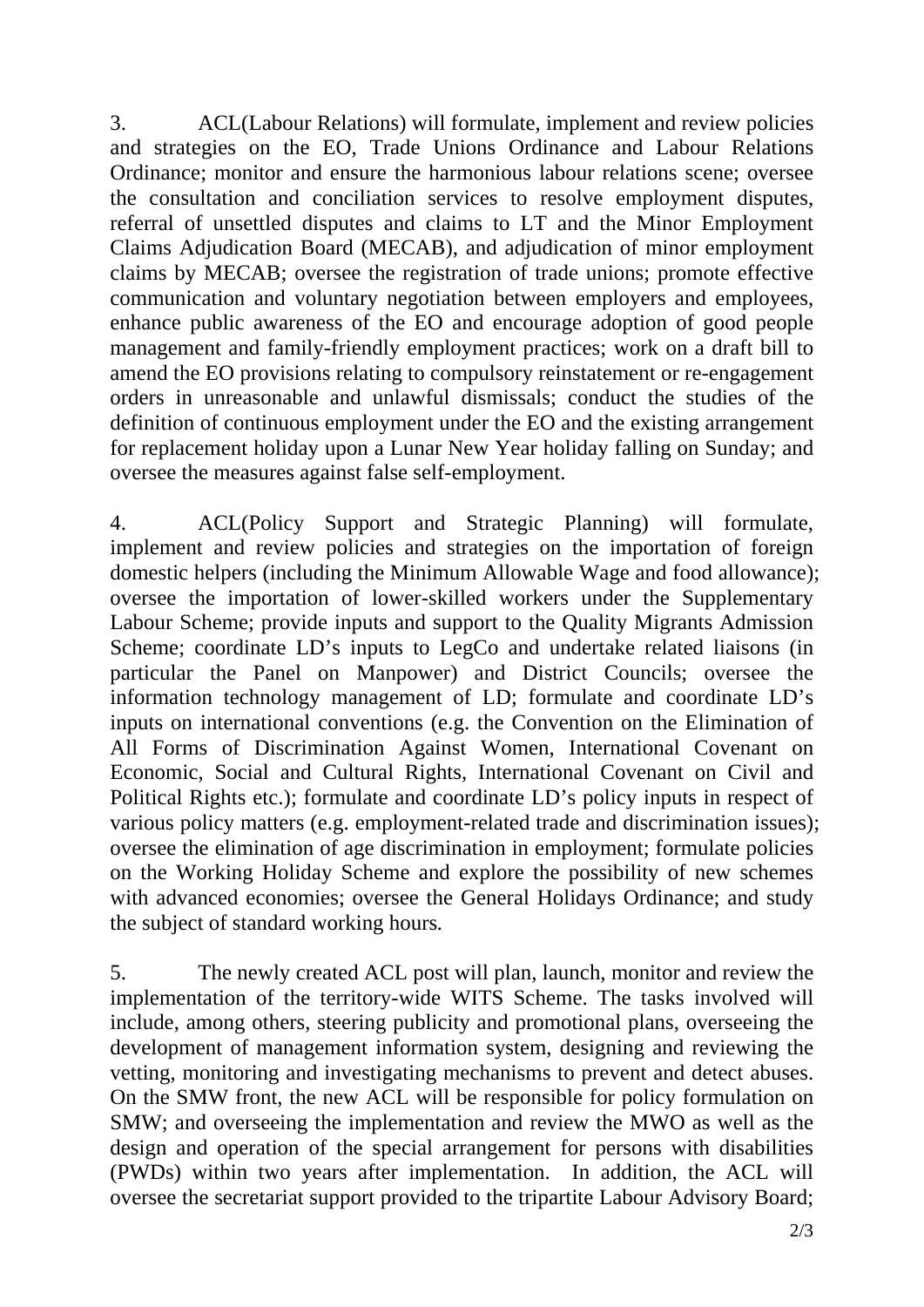monitor observance of international labour conventions applied to Hong Kong, and formulate and coordinate inputs to reports on compliance with international labour standards; oversee Hong Kong's participation in International Labour Organisation activities; oversee negotiations on free trade agreements where provisions and/or side agreements on labour issues are involved; and liaise with labour administration counterparts in the Mainland and other jurisdictions through visits and participation in relevant activities.

6. The existing and proposed organisation charts of the LA Branch of LD showing the ACL posts are respectively at Enclosure 1 and Enclosure 2.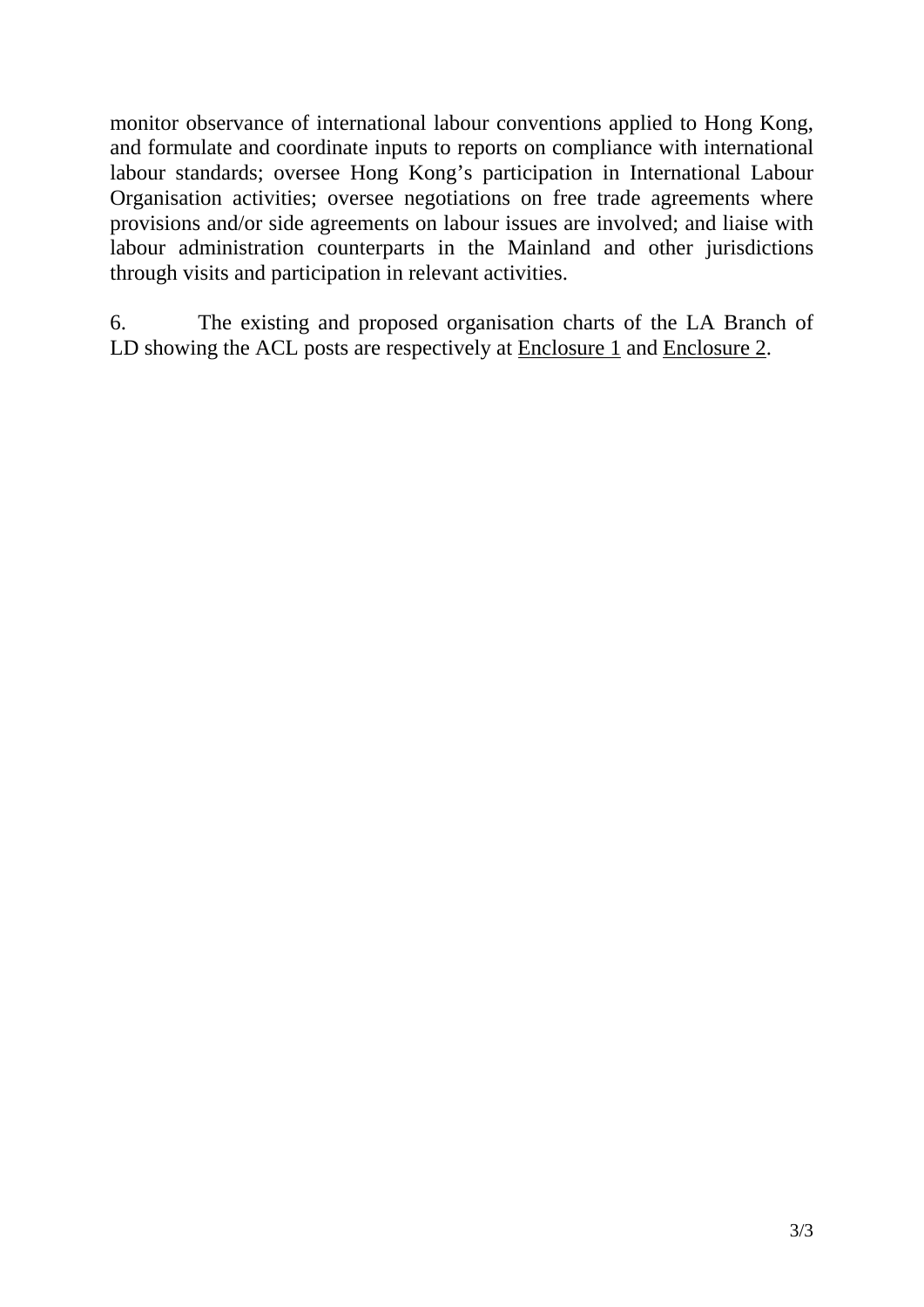#### **Enclosure 1**

### **Existing Organisation Chart of the Labour Administration Branch of the Labour Department**



Claims Adjudication Board

\* One supernumerary post of Chief Labour Officer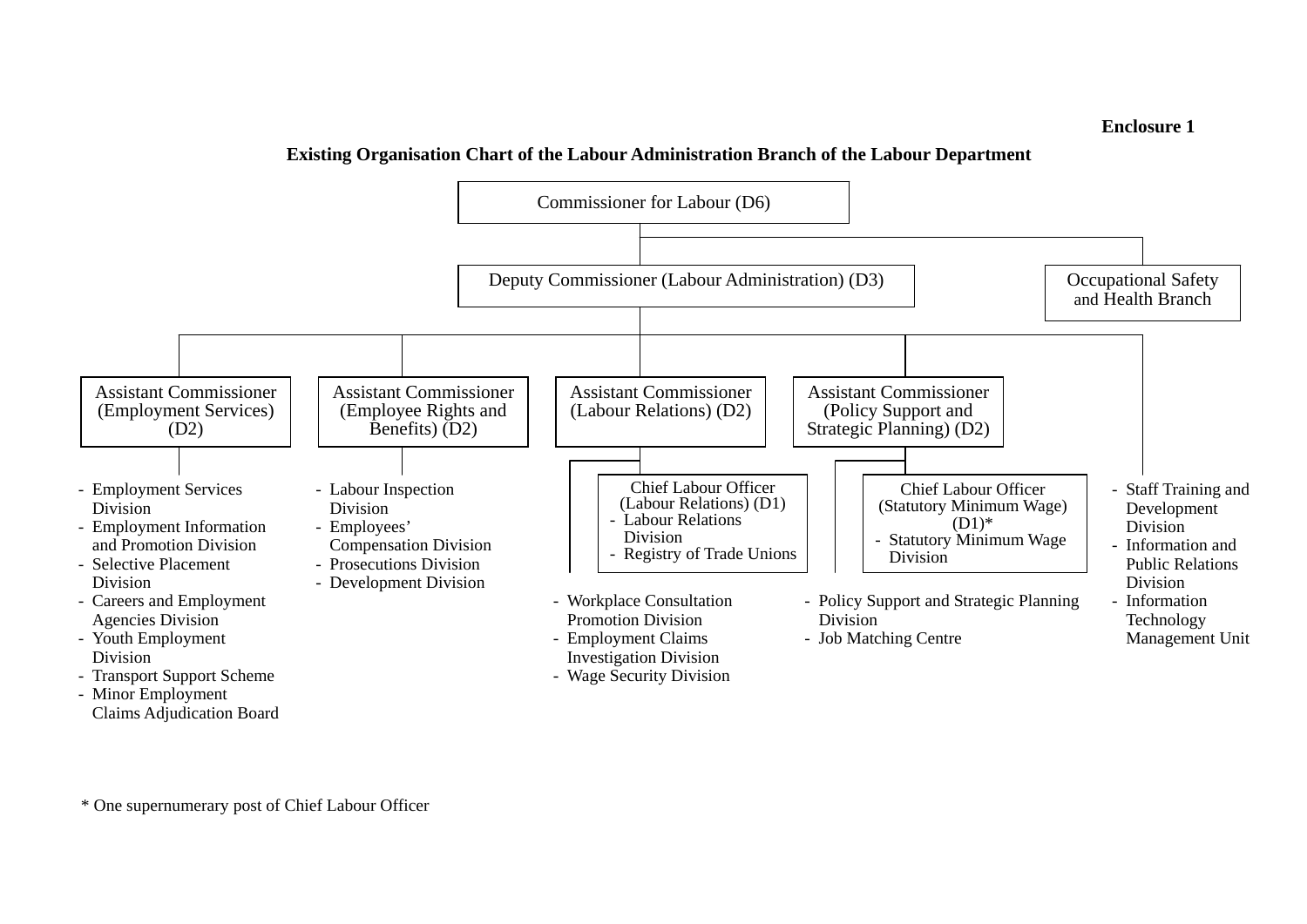#### **Enclosure 2**

#### **Proposed Organisation Chart of the Labour Administration Branch of the Labour Department**



# Proposed one permanent post of Assistant Commissioner [ranked at Assistant Commissioner for Labour (D2)]

\* The current supernumerary post of Chief Labour Officer [designated as CLO(SMW)] (D1) is proposed to be converted into a permanent post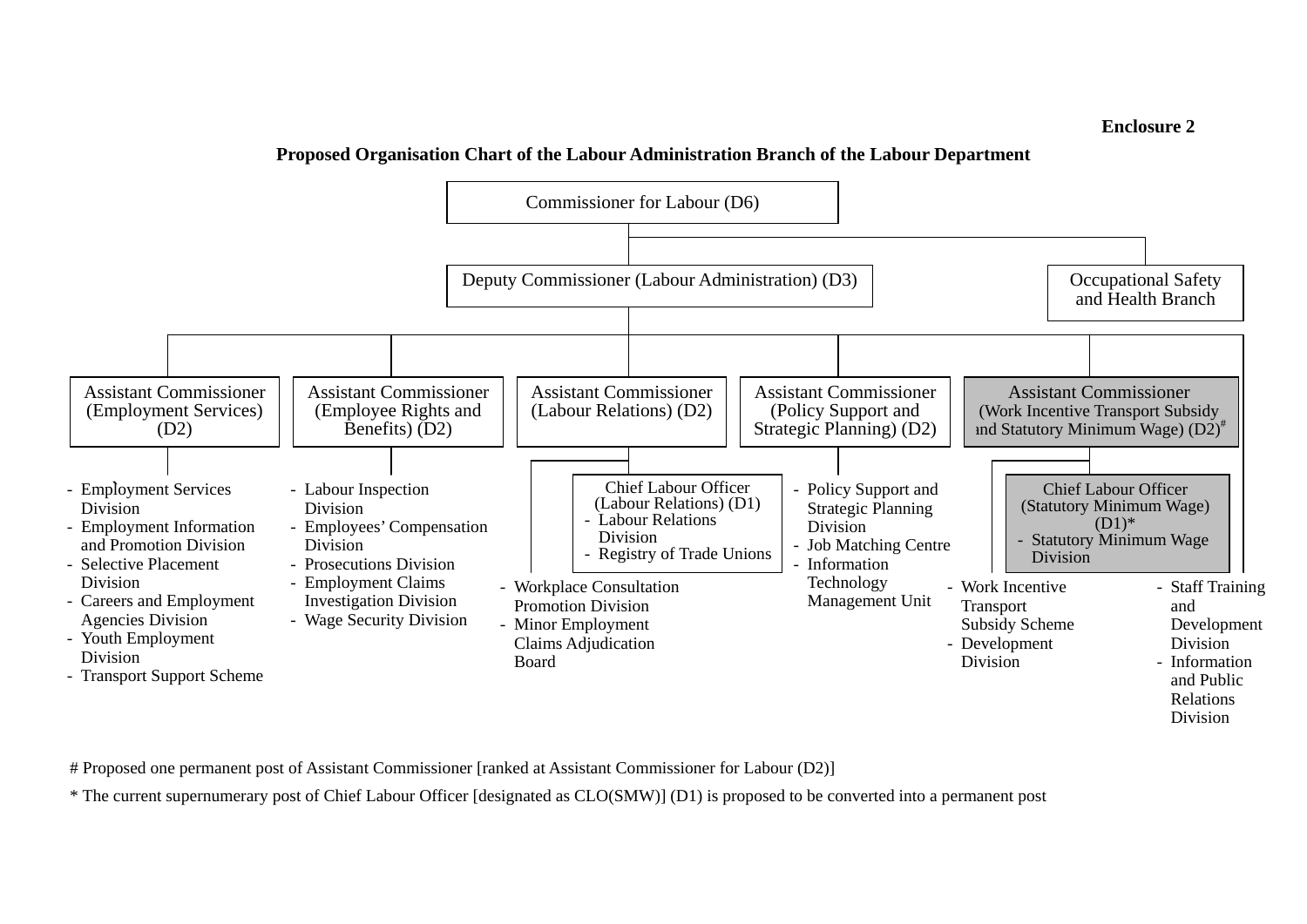# **Proposed Job Description for Assistant Commissioner for Labour (Work Incentive Transport Subsidy and Statutory Minimum Wage)**

**Rank :** Assistant Commissioner for Labour (D2)

**Responsible to :** Deputy Commissioner for Labour (Labour Administration)

### **Main Duties and Responsibilities :**

- 1. To plan, launch, monitor and review the implementation of the territorywide Work Incentive Transport Subsidy Scheme. The tasks include steering publicity and promotional plans, overseeing the development of management information system, designing and reviewing the vetting, monitoring and investigating mechanisms to prevent and detect abuses;
- 2. To formulate the policy on statutory minimum wage, oversee the implementation and review the Minimum Wage Ordinance as well as the design and operation of the special arrangement for persons with disabilities within two years after implementation of the special arrangement;
- 3. To oversee the secretariat support provided to the tripartite Labour Advisory Board;
- 4. To monitor observance of obligations under international labour conventions applied to Hong Kong, and formulate and coordinate inputs to reports on compliance with international labour standards, and oversee Hong Kong's participation in International Labour Organisation activities;
- 5. To attend to negotiations on free trade agreements where provisions and/or side agreements on labour issues are involved; and
- 6. To liaise with labour administration counterparts in the Mainland and other jurisdictions through visits and participation in relevant activities.